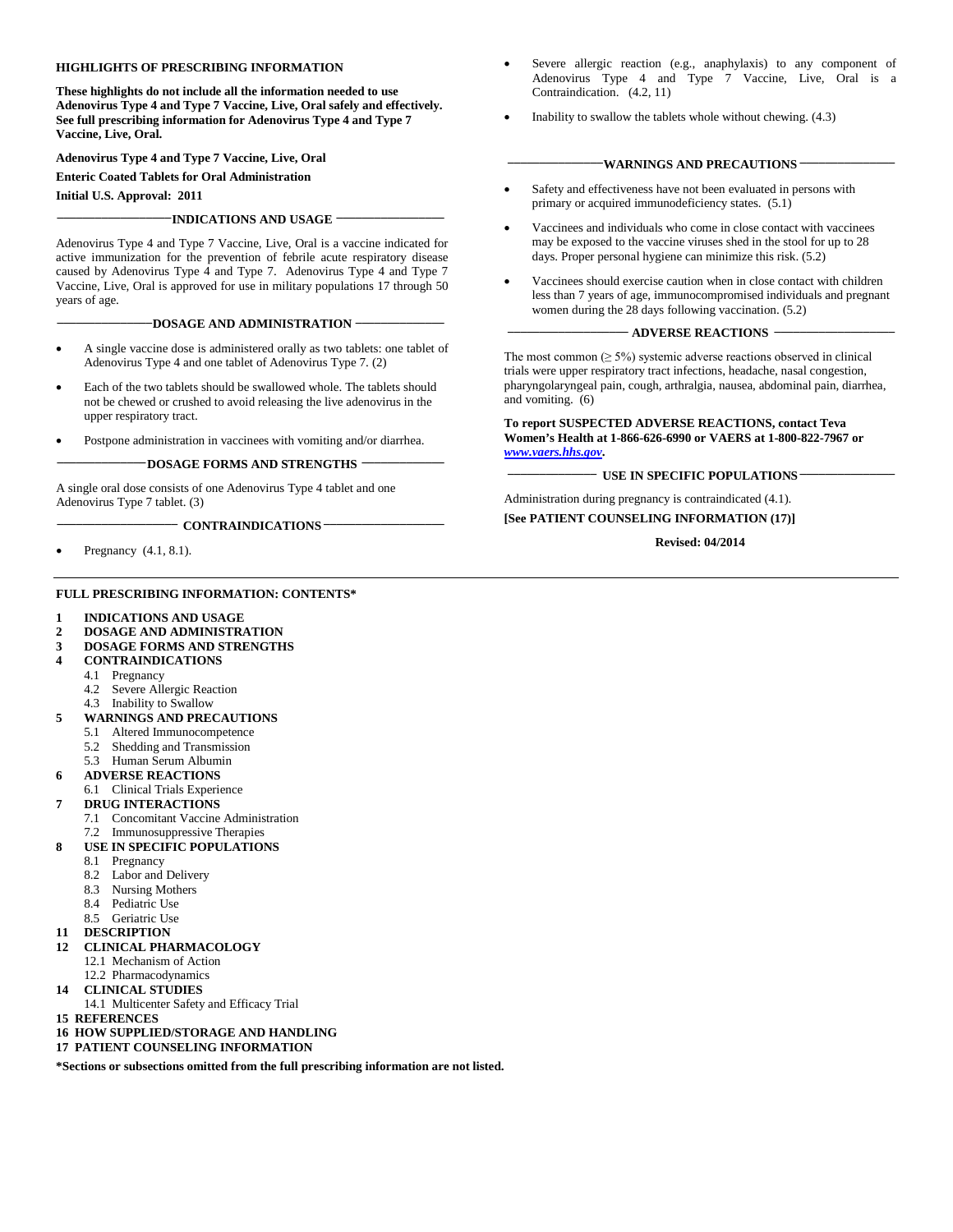## **FULL PRESCRIBING INFORMATION**

# **1 INDICATIONS AND USAGE**

Adenovirus Type 4 and Type 7 Vaccine, Live, Oral is a vaccine indicated for active immunization for the prevention of febrile acute respiratory disease caused by Adenovirus Type 4 and Type 7. Adenovirus Type 4 and Type 7 Vaccine, Live, Oral is approved for use in military populations 17 through 50 years of age.

## **2 DOSAGE AND ADMINISTRATION**

A single vaccine dose is administered orally as two tablets: one tablet of Adenovirus Type 4 and one tablet of Adenovirus Type 7. (2)

The tablets should be swallowed whole, without chewing, to avoid releasing the virus in the upper respiratory tract. *[See Mechanism of Action (12.1)]*

Postpone administration to individuals with vomiting and/or diarrhea because the effectiveness of the vaccine depends upon the multiplication of orally administered live adenovirus within the intestinal tract. *[See Mechanism of Action (12.1)]*

## **3 DOSAGE FORMS AND STRENGTHS**

A single vaccine dose consists of two tablets: one tablet of Adenovirus Type 4 and one tablet of Adenovirus Type 7.

## **4 CONTRAINDICATIONS**

## **4.1 Pregnancy**

Adenovirus Type 4 and Type 7 Vaccine, Live, Oral should not be administered to pregnant females *[See Pregnancy (8.1)]*. It is not known whether Adenovirus Type 4 and Type 7 Vaccine, Live, Oral can cause fetal harm when administered to a pregnant woman or can affect reproduction capacity. Naturally occurring infection with adenoviruses has been associated with fetal harm. Pregnancy should be avoided for 6 weeks following receipt of vaccine.

## **4.2 Severe Allergic Reaction**

Severe allergic reaction (e.g., anaphylaxis) to any component of Adenovirus Type 4 and Type 7 Vaccine, Live, Oral is a Contraindication. *[See Description (11)]*

## **4.3 Inability to Swallow**

Adenovirus Type 4 and Type 7 Vaccine, Live, Oral should not be administered to individuals incapable of swallowing each entire tablet, whole, without chewing. Chewing a tablet could expose the upper respiratory tract to live adenovirus leading to disease. *[See Mechanism of Action (12.1)]*

## **5 WARNINGS AND PRECAUTIONS**

## **5.1 Altered Immunocompetence**

The safety and effectiveness of Adenovirus Type 4 and Type 7 Vaccine, Live, Oral in immunocompromised individuals has not been evaluated.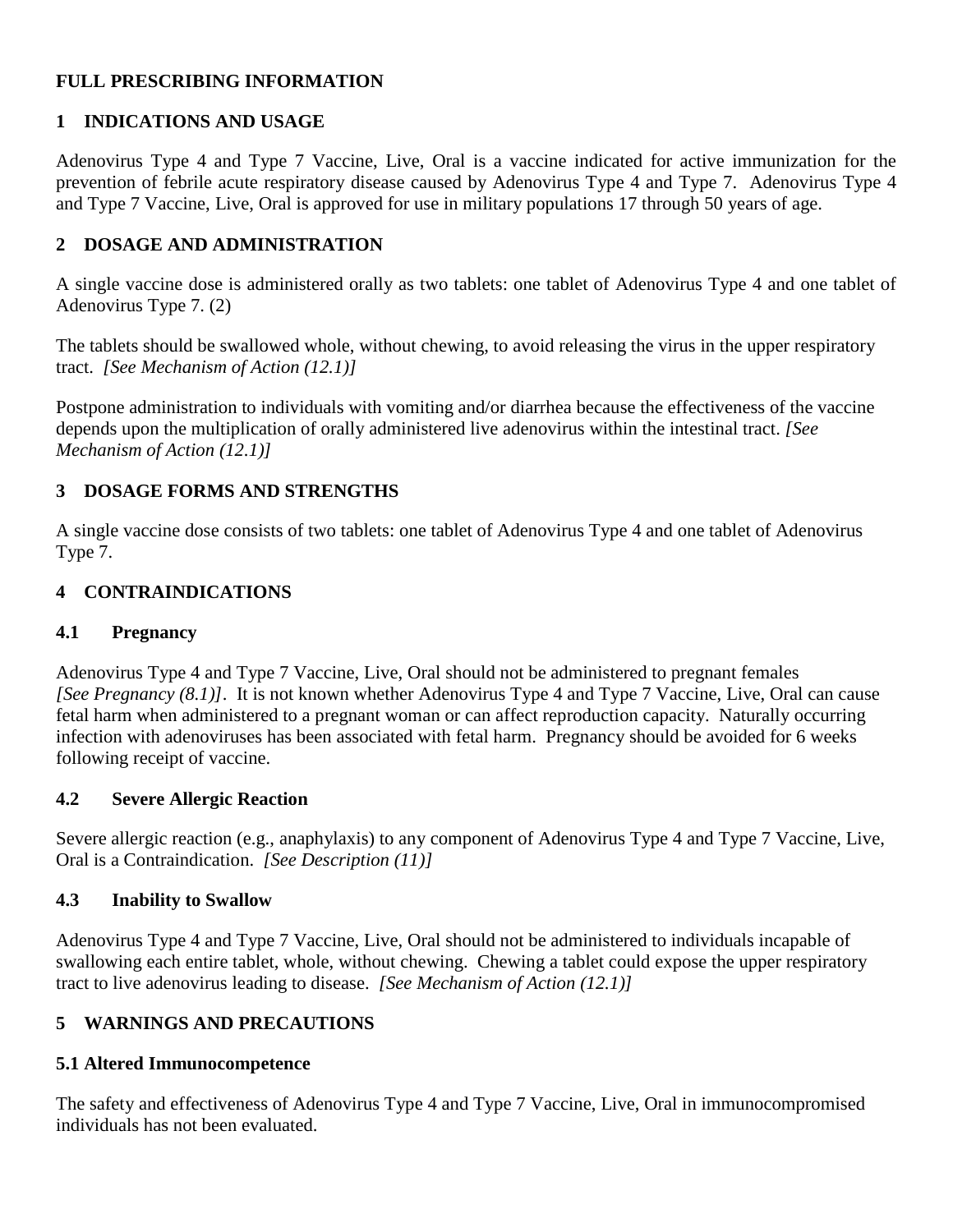## **5.2 Shedding and Transmission**

Adenovirus Type 4 and Type 7 Vaccine, Live, Oral contains live viruses that are shed in the stool and can cause disease if transmitted.

People who come in close contact with those who were vaccinated, including other vaccinees, may be exposed to the virus present in the stool and may develop disease. *[See Pharmacodynamics (12.2)]*

Persons vaccinated with Adenovirus Type 4 and Type 7 Vaccine, Live, Oral should exercise caution when in close contact with children less than 7 years of age and immunocompromised individuals such as those with HIV infection and cancer, or those receiving immunosuppressive therapy during the 28 day period of viral shedding following the vaccination. *[See Use in Specific Populations (8.3) and Pharmacodynamics (12.2)]*

Vaccinees should exercise caution when in close contact with pregnant women during the 28 day period of shedding because fetal harm may result if pregnant women are exposed to adenovirus. *[See Pregnancy (8.1) and Pharmacodynamics (12.2)]* 

## **5.3 Human Serum Albumin**

Adenovirus Type 4 and Type 7 Vaccine, Live, Oral contains albumin, a derivative of human blood. It is present at concentrations of <0.3 mg/tablet. Based on effective donor screening, and product manufacturing processes, it carries an extremely remote risk for transmission of viral diseases. A theoretical risk for transmission of Creutzfeld-Jakob disease (CJD) also is considered extremely remote. No cases of transmissions of viral diseases or CJD have ever been identified for human albumin.

## **6 ADVERSE REACTIONS**

## **6.1 Clinical Trials Experience**

Because clinical studies are conducted under widely varying conditions, adverse reaction rates observed in the clinical studies of a vaccine cannot be directly compared to the rates in the clinical trials of another vaccine and may not reflect the rates observed in practice.

## **Multicenter Safety and Efficacy Trial**

Safety of Adenovirus Type 4 and Type 7 Vaccine, Live, Oral was evaluated in a multicenter, double-blind, randomized, placebo-controlled study that enrolled 3031 subjects who received vaccine and 1009 subjects who received placebo (lactose tablets). The study was conducted in healthy male (63%) and female (37%) active duty US Army and Navy military recruits during their basic training. The population had a mean age of 21 years, with an age range of 17 to 42 years. Race was 62% Caucasian, 18% African-American, 11% Hispanic, 3% Asian and 6% other. Subjects in both groups were administered other vaccines concomitantly with Adenovirus Type 4 and Type 7 Vaccine, Live, Oral. The specific vaccines that each subject received varied and were dependent on their immunization history. The vaccines that were co-administered included Hepatitis A Vaccine, Inactivated (Merck & Co., Inc.), Hepatitis A Inactivated and Hepatitis B (Recombinant) Vaccine (GlaxoSmithKline Biologicals), Hepatitis B Vaccine (Recombinant) (Merck & Co., Inc.), [Human](http://www.fda.gov/BiologicsBloodVaccines/Vaccines/ApprovedProducts/ucm172678.htm)  [Papillomavirus Quadrivalent \(Types 6, 11, 16, 18\) Vaccine, Recombinant](http://www.fda.gov/BiologicsBloodVaccines/Vaccines/ApprovedProducts/ucm172678.htm) (Merck & Co., Inc.), Influenza Vaccine, Live, Intranasal (MedImmune, LLC), Influenza Virus Vaccine (Sanofi Pasteur, Inc.), Measles, Mumps, and Rubella Virus Vaccine Live (Merck & Co., Inc.), Meningococcal (Groups A, C, Y and W-135) Polysaccharide, Diphtheria Toxoid Conjugate Vaccine (Sanofi Pasteur, Inc.), Meningococcal Polysaccharide Vaccine (Groups A, C, Y and W-135 Combined) (Sanofi Pasteur, Inc.), Poliovirus Vaccine Inactivated (Sanofi Pasteur, SA), Tetanus Toxoid, Reduced Diphtheria Toxoid and Acellular Pertussis Vaccine, Adsorbed (Sanofi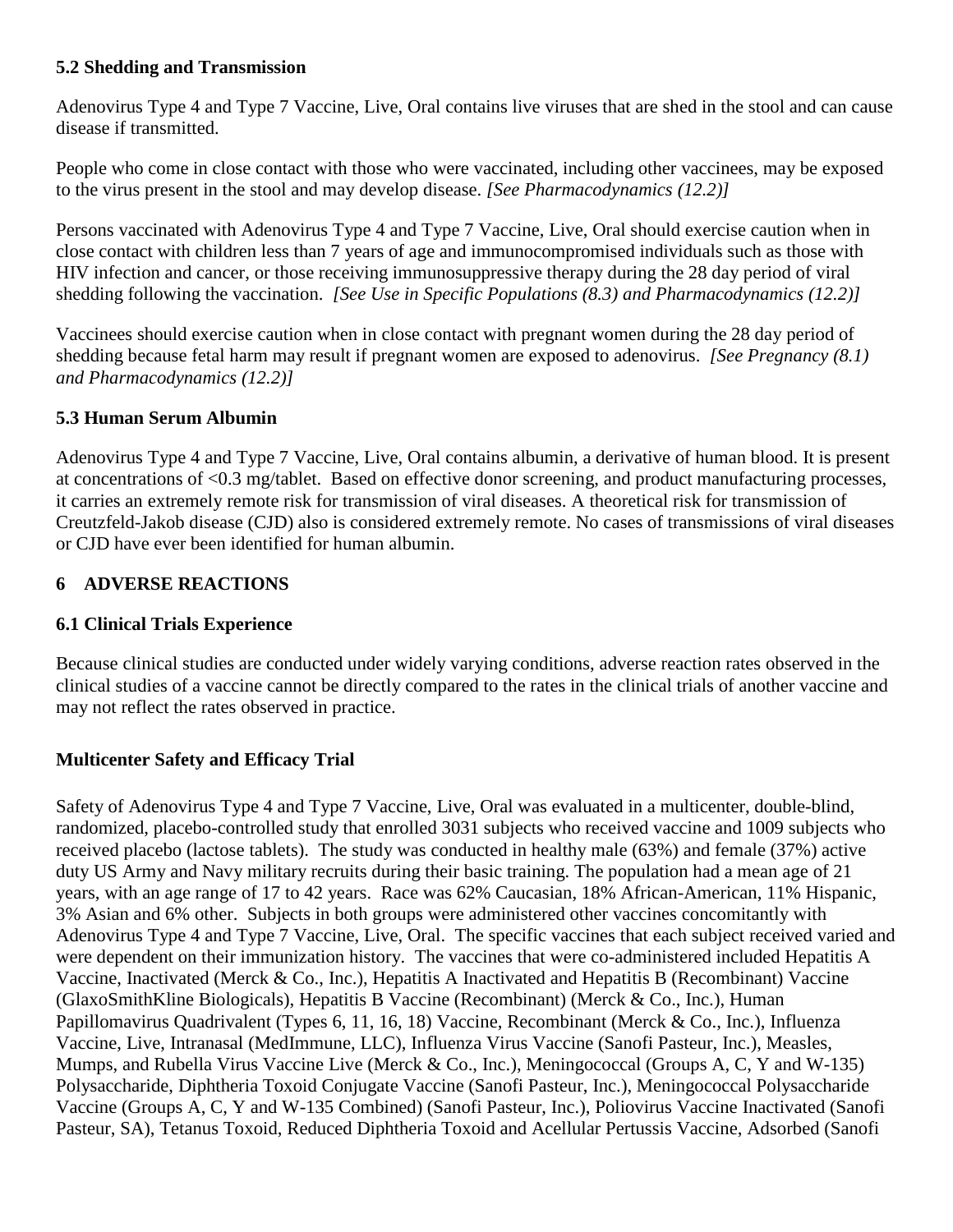Pasteur, Ltd.), Tetanus Toxoid, Reduced Diphtheria Toxoid and Acellular Pertussis Vaccine, Adsorbed (GlaxoSmithKline Biologicals), Typhoid Vi Polysaccharide Vaccine (Sanofi Pasteur, SA), Varicella Virus Vaccine Live (Merck & Co., Inc.), Yellow Fever Vaccine (Sanofi Pasteur, Inc.).

## **Serious Adverse Events**

No deaths were reported during the multicenter safety and efficacy trial.

Serious adverse events in vaccine recipients included hematuria, gastroenteritis, febrile gastroenteritis, gastritis, pneumonia, and hematochezia.

Fifty-seven serious adverse events (SAEs) were reported during the six month study period with 39 reported between 0 and 56 days following treatment and 18 reported during the 56 to 180 day follow-up period. Thirtyfive subjects (1.2%) who received vaccine (25 between 0 and 56 days from the date of vaccination, 10 during the 56 to 180 day follow-up period) and 12 subjects (1.2%) who received placebo (9 between 0 and 56 days from the date of treatment, 3 during the 56 to 180 day follow-up period) experienced at least one SAE. The SAEs occurring between Day 0 and Day 56 post-vaccination in the vaccine group, possibly associated with the receipt of the vaccine product as determined by the investigator, were as follows: one subject with hematuria and gastroenteritis (at 9 days post vaccination), one subject with febrile gastroenteritis (at 4 days post vaccination, one subject with gastritis (at 23 days post vaccination), and one subject with pneumonia (at 23 days post vaccination); one SAE (hematochezia) in the vaccine group occurred during the 56 to 180 day follow-up period and was determined to be possibly related to the vaccine product. A placebo recipient developed febrile acute respiratory disease where adenovirus Type 4 vaccine strain was detected from posterior pharyngeal and tonsillar swabbing and characterized by serotyping and polymerase chain reaction analysis. *[See Warnings and Precautions: Shedding and Transmission (5.2)]*

Overall, the percentage of subjects who experienced at least one adverse event during the 56 day study period was 91.2% in the Adenovirus Type 4 and Type 7 Vaccine, Live, Oral group compared to 93.9% in the placebo group. No subject in either treatment arm discontinued the study due to an adverse event. Adverse reactions were captured on a 2-Week Daily Diary (for a minimum of the first 780 subjects) or a 1-Week Daily Diary (for all remaining subjects) and were also reported at each study visit up to Day 56 after vaccination. Any reported AEs for Days 0-14 for the safety cohort and for Days 0-7 for the remaining subjects were defined as "solicited" because they were almost exclusively recorded directly by the subject from a pre-defined diary checklist. Although pyrexia was defined as "solicited", it was not on the pre-defined diary checklist. Any AEs reported spontaneously as part of the regular study visit or during a spontaneous visit to the clinic, for Days 15-56 for the safety cohort and Days 8-56 for the remaining subjects were designated as "non-solicited".

## **Solicited Adverse Reactions**

The following solicited adverse reactions were collected through daily diaries: stuffy nose, cough, sore throat, stomach pain, headache, diarrhea, nausea, and joint pain (within 14 days post enrollment for subjects in the initial safety cohort (n=878) and within 7 days post enrollment all subjects (n= 4040) for the rest of safety population). Those solicited adverse reactions reported by  $\geq$  5 % of subjects in either the vaccine or placebo treatment groups are presented in Table 1.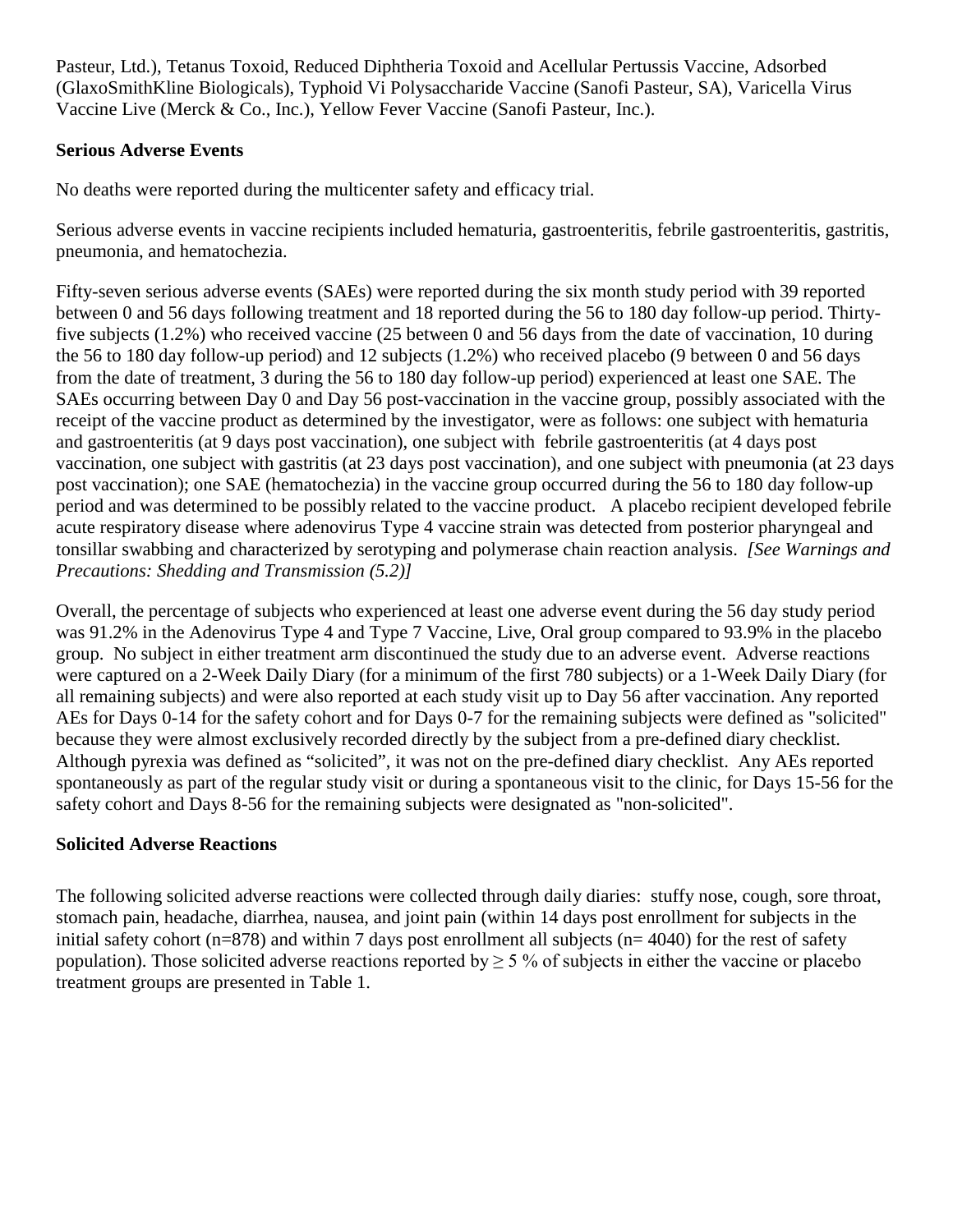**Table 1: Solicited Adverse Reactions, Days 0-7 for All Subjects and Days 8-14 for the Safety Cohort,** Reported by  $\geq 5\%$  of Subjects in the Multicenter Safety and Efficacy Trial

| <b>Adverse</b><br>Reaction*              | <b>Adenovirus Type 4 and Type 7 Vaccine,</b><br>Live, Oral |      |                        | <b>Placebo</b> |                        |      |                        |      |
|------------------------------------------|------------------------------------------------------------|------|------------------------|----------------|------------------------|------|------------------------|------|
|                                          | $0-7$ Days<br>$N = 3031$                                   |      | 8-14 Days<br>$N = 660$ |                | 0-7 Days<br>$N = 1009$ |      | 8-14 Days<br>$N = 218$ |      |
|                                          | n                                                          | $\%$ | %<br>n                 |                | n                      | $\%$ | n                      | %    |
| Headache                                 | 894                                                        | 29.5 | 38                     | 6.5            | 310                    | 30.7 | 11                     | 5.6  |
| <b>Nasal Congestion</b><br>(Stuffy Nose) | 463                                                        | 15.3 | 49                     | 8.4            | 141                    | 14.0 | 12                     | 6.2  |
| Pharyngolaryngeal<br>Pain (Sore Throat)  | 391                                                        | 12.9 | 72                     | 12.3           | 124                    | 12.3 | 24                     | 12.3 |
| Cough                                    | 375                                                        | 12.4 | 59                     | 10.1           | 130                    | 12.9 | 14                     | 7.2  |
| Nausea                                   | 412                                                        | 13.6 | 29                     | 5.0            | 137                    | 13.6 | 11                     | 5.6  |
| Diarrhea                                 | 310                                                        | 10.2 | 18                     | 3.1            | 84                     | 8.3  | 10                     | 5.1  |

\* MedDRA Preferred Term

Pyrexia (temp  $\geq 100.5^{\circ}$  F) within 7 days, was reported to occur in 1.4% (42/3030) of vaccine recipients and 0.5% (5/961) of placebo recipients who were not diagnosed with ARD. During the 8-14 days post vaccination, rates of pyrexia were 0.6% (4/659) and 1.1% (2/170) in vaccine and placebo recipients respectively.

#### **Non-Solicited Adverse Reactions**

Non-solicited adverse reactions, that occurred Days 15-56 in the safety cohort and Days 8-56 for all remaining subjects, reported by  $\geq 5$  % of subjects in either the vaccine or placebo treatment groups are presented in Table 2.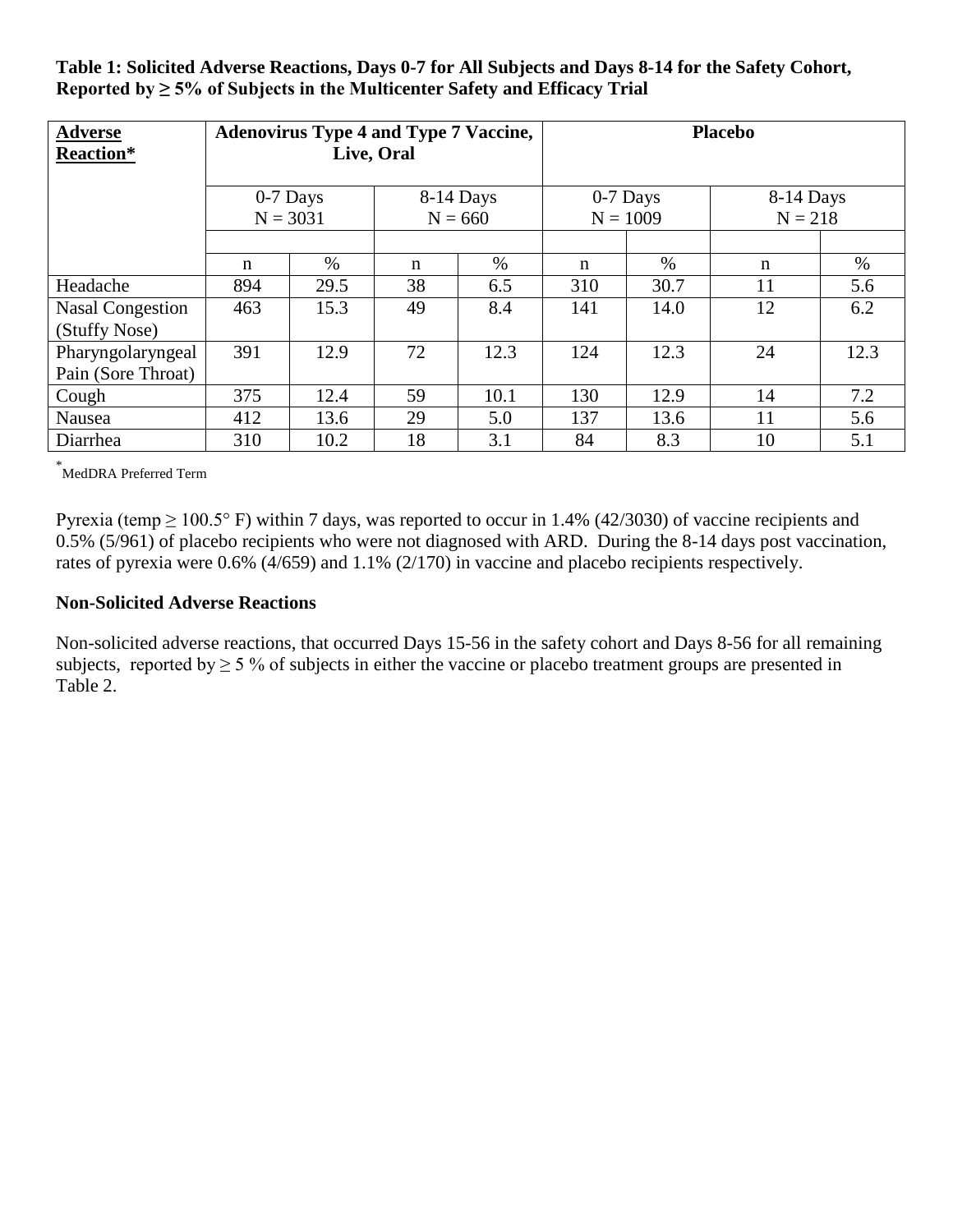| <b>Adenovirus Type 4 and</b><br><b>Type 7 Vaccine, Live,</b><br>Oral<br><b>Placebo</b> |      |            |     |               |  |
|----------------------------------------------------------------------------------------|------|------------|-----|---------------|--|
| <b>Adverse Reaction</b>                                                                |      | $N = 3031$ |     | $N = 1009$    |  |
|                                                                                        | N    | $\%$       | N   | $\frac{6}{9}$ |  |
| <b>Upper Respiratory Tract</b>                                                         | 1135 | 37.5       | 397 | 39.4          |  |
| Infection                                                                              |      |            |     |               |  |
| Arthralgia                                                                             | 524  | 17.3       | 180 | 17.8          |  |
| <b>Abdominal Pain Upper</b>                                                            | 443  | 14.6       | 157 | 15.6          |  |
| Headache                                                                               | 330  | 10.9       | 148 | 14.7          |  |
| Cough                                                                                  | 257  | 8.5        | 91  | 9.0           |  |
| Pharyngolaryngeal Pain                                                                 | 253  | 8.4        | 73  | 7.2           |  |
| <b>Nasal Congestion</b>                                                                | 229  | 7.6        | 73  | 7.2           |  |
| Vomiting                                                                               | 160  | 5.3        | 55  | 5.5           |  |
| Chills                                                                                 | 77   | 2.5        | 51  | 5.1           |  |

**Table 2: Nonsolicited Adverse Reactions, Days 15-56 for the Safety Cohort and Days 8-56 for all Remaining Subjects, Reported by ≥ 5% of Subjects in the Multicenter Safety and Efficacy Trial**

\* MedDRA Preferred Term

Less common (less than 5%) adverse reactions reported in the clinical trial in military recruits receiving Adenovirus Type 4 and Type 7 Vaccine, Live, Oral, versus placebo, respectively included rhinorrhea (128 [4.22%] vs. 25 [2.48%]), pain in extremity (130 [4.29%] vs. 37 [3.67%]), and pyrexia (fever greater than or equal to 100.5° F) (126 [4.16%] vs. 49 [4.86%]).

## **Safety and Immunogenicity Trial**

Five SAEs were reported among the 58 subjects in the safety and immunogenicity trial. Two SAEs occurred among the vaccine recipients: one case of pneumonia reported on Day 33 of the follow-up period, and a report of appendicitis occurring on Day 118 of follow-up period. Three SAEs were reported among placebo recipients: one case of pneumonia on Day 10 and one case of upper respiratory infection reported on Day 14, and a right thigh abscess reported at Day 91.

## **7 DRUG INTERACTIONS**

#### **7.1 Concomitant Vaccine Administration**

In clinical studies Adenovirus Type 4 and Type 7 Vaccine, Live, Oral was administered concurrently with other vaccines *[See ADVERSE REACTIONS (6.1)]*.Data were not available to assess whether Adenovirus Type 4 and Type 7 Vaccine, Live, Oral interferes with the immune response to the other vaccines.

#### **7.2 Immunosuppressive Therapies**

There are no data regarding the use of Adenovirus Type 4 and Type 7 Vaccine, Live, Oral concomitantly with immunosuppressive therapies, e.g., irradiation, antimetabolites, alkylating agents, cytotoxic drugs, and corticosteroids (used in greater than physiologic doses). *[See Altered Immunocompetence (5.2)]*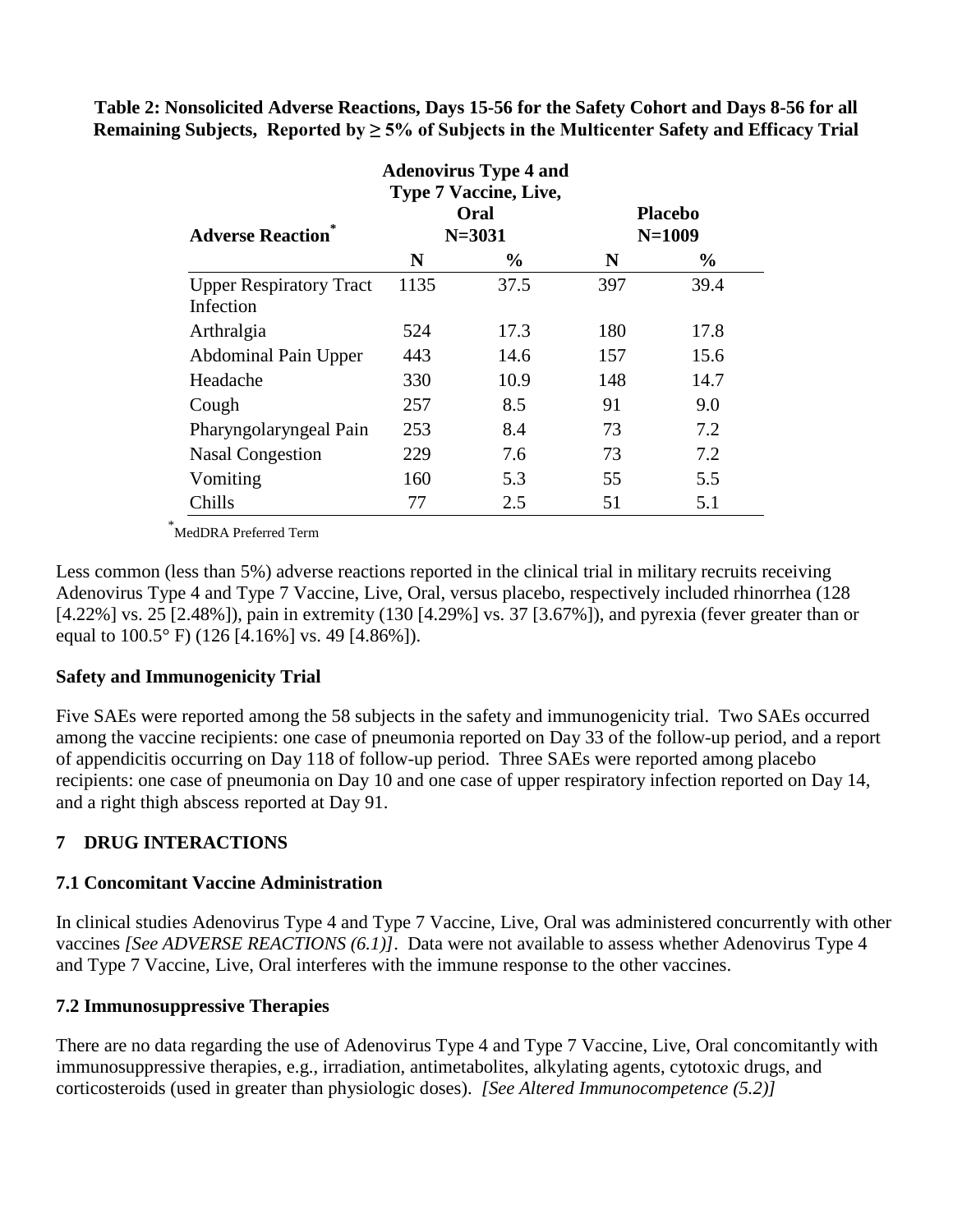## **8 USE IN SPECIFIC POPULATIONS**

## **8.1 Pregnancy**

## **Pregnancy Category**: Contraindication *[See Contraindications (4.1)]*

Five pregnancies were reported among women enrolled in the multicenter safety and efficacy trial of Adenovirus Type 4 and Type 7 Vaccine, Live, Oral. Four of the subjects (3 vaccine recipients and 1 placebo recipient) were estimated to have conceived 2 to 13 days prior to vaccination. One subject (vaccine recipient) conceived approximately 21 weeks after vaccination. The deliveries to all five of the subjects were of healthy infants at estimated gestational ages between 36 and 40 weeks.

## **8.2 Labor and Delivery**

There is no information regarding the affect of Adenovirus Type 4 and Type 7 Vaccine, Live, Oral on labor and delivery. Fecal shedding during delivery may result in vaccine virus transmission to the newborn infant.

## **8.3 Nur**s**ing Mothers**

It is not known whether Adenovirus Type 4 and Type 7 Vaccine, Live, Oral is excreted in human milk. Because many viruses are excreted in human milk, caution should be exercised when Adenovirus Type 4 and Type 7 Vaccine, Live, Oral is administered to a nursing woman. *[See Warnings and Precautions (5.2)]*

## **8.4 Pediatric Use**

The safety and effectiveness of Adenovirus Type 4 and Type 7 Vaccine, Live, Oral has not been evaluated in the age groups from birth through age 16.

## **8.5 Geriatric Use**

Clinical studies of Adenovirus Type 4 and Type 7 Vaccine, Live, Oral did not include subjects aged 65 and over to determine whether they respond differently from younger subjects. There are no data to support use of this vaccine in geriatric (person  $\geq 65$  years) populations.

# **11 DESCRIPTION**

Adenovirus Type 4 and Type 7 Vaccine, Live, Oral contains viable, selected strains of human adenovirus Type 4 and human adenovirus Type 7 prepared in human-diploid fibroblast cell cultures (strain WI-38). The virus strains have **not** been attenuated. The cells are grown and the virus growth maintained in Dulbecco's Modified Eagle's Medium, fetal bovine serum, and sodium bicarbonate. The virus is harvested, freed of particulate cellular material by filtration, formulated and dried by lyophilization. The dried virus material includes monosodium glutamate, sucrose, D-mannose, D-fructose, dextrose, human serum albumin, potassium phosphate and plasdone C.

The final vaccine is composed of two tablets (one tablet of Adenovirus Type 4 and one tablet of Adenovirus Type 7) designed to pass intact through the stomach and release the live virus in the intestine. Each entericcoated tablet contains an inner core tablet containing anhydrous lactose, microcrystalline cellulose, polacrilin potassium, magnesium stearate, and live adenovirus, either Type 4 or Type 7, at a potency of no fewer than 32,000 tissue-culture infective doses  $(4.5 \log 10 \text{ TCID}_{50})$  per tablet. The outer tablet layer contains microcrystalline cellulose, magnesium stearate, and anhydrous lactose, with an enteric coating consisting of cellulose acetate phthalate, alcohol, acetone, and castor oil. The Type 7 tablet also contains FD&C Yellow #6 aluminum lake dye.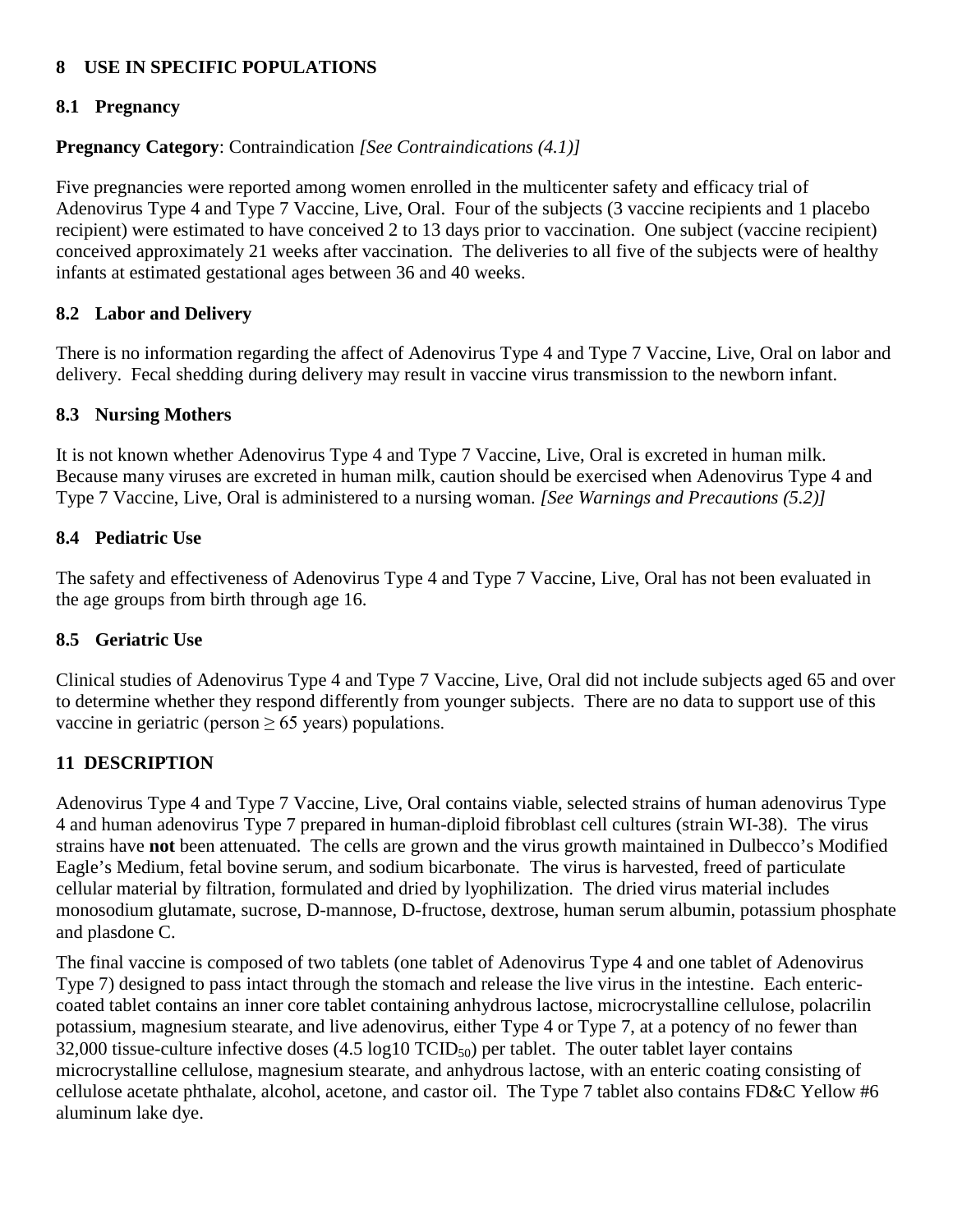# **12 CLINICAL PHARMACOLOGY**

## **12.1 Mechanism of Action**

Adenovirus Type 4 and Type 7 Vaccine, Live, Oral is a live oral vaccine that replicates in the intestinal tract and induces immunity in persons with low or no pre-existing neutralizing antibodies.

## **12.2 Pharmacodynamics**

## **Vaccine Virus Shedding**

Fecal shedding of Adenovirus Type 4 and Type 7 Vaccine, Live, Oral strain viruses was evaluated in a safety and immunogenicity study of 58 subjects (30 vaccine recipients and 28 placebo recipients) *[See CLINICAL STUDIES (14)]*. Stool or rectal swabs and throat swabs were collected on Day 0, 7, 14, 21, 28 and 56. Vaccine virus strains were shed in the stool as early as day 7 following vaccination. Eight of 30 vaccine recipients (27%) tested positive at least once for Adenovirus Type 4 fecal shedding; 18 of 30 vaccine recipients (60%) tested positive for Adenovirus Type 7 fecal shedding. No adenovirus shedding was detectable in any subject by 28 days following vaccination. Vaccine strain virus was not detected in the throat of any subject.

# **14 CLINICAL STUDIES**

## **14.1 Multicenter Safety and Efficacy Trial**

A multicenter, double-blind, randomized, placebo-controlled study in US military recruits evaluated the safety and efficacy of Adenovirus Type 4 and Type 7 Vaccine, Live, Oral to prevent wild Type 4 adenovirusassociated febrile acute respiratory disease (ARD) and to induce neutralizing antibody to Type 7 adenovirus. A seroconversion endpoint rather than prevention of clinical disease was used to assess efficacy of the Type 7 adenovirus vaccine component of this product as the incidence of febrile ARD due to Type 7 adenovirus was not anticipated to be high enough to permit a meaningful statistical assessment of the clinical effect of this vaccine component. Subjects were randomized to either the vaccine group or the placebo group in a 3:1 ratio. 4041 subjects were randomized, and 4040 subjects were analyzed. Females and males aged 17 or older and in good physical health were included in the study. No subjects were immunosuppressed or being treated with systemic immunosuppressive therapy. Baseline serology data is presented in Table 3.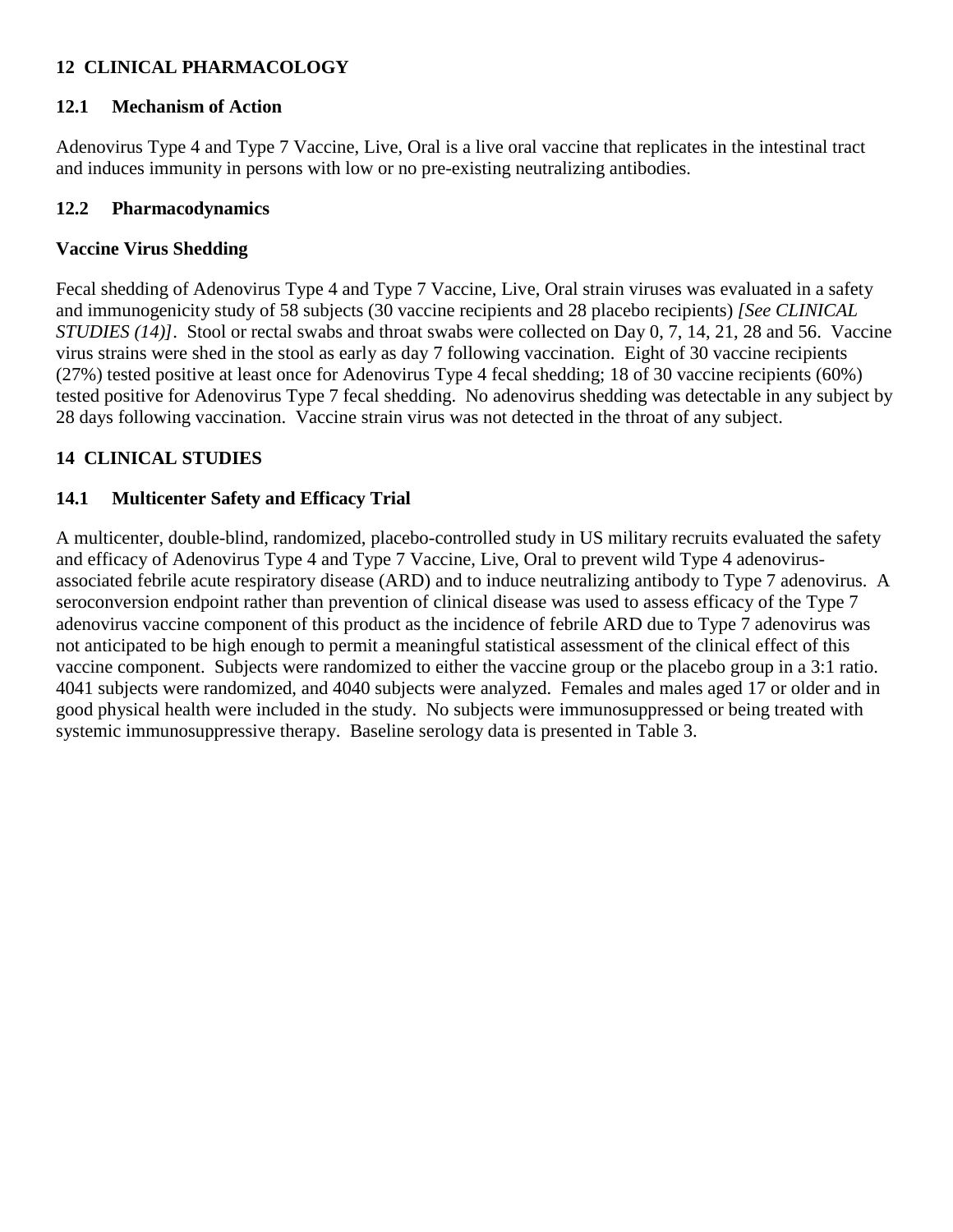|                                                                                                    | <b>Vaccine</b><br>$N = 3031$ | <b>Placebo</b><br>$N = 1009$ | <b>Total</b><br>$N = 4040$ |  |  |
|----------------------------------------------------------------------------------------------------|------------------------------|------------------------------|----------------------------|--|--|
| Type 4<br><b>Titer</b>                                                                             | $n$ (%)                      | $n$ (%)                      | $n(\%)$                    |  |  |
| Negative*                                                                                          | 1906 (63%)                   | 678 (67%)                    | 2584 (64%)                 |  |  |
| Positive**                                                                                         | 1123 (37%)                   | 331 (33%)                    | 1454 (36%)                 |  |  |
| Type 7<br><b>Titer</b>                                                                             |                              |                              |                            |  |  |
| Negative*                                                                                          | 1159 (38%)                   | 377 (37%)                    | 1536 (38%)                 |  |  |
| Positive**<br>1870 (62%)                                                                           |                              | 632 (63%)                    | 2502 (62%)                 |  |  |
| * Titer value was $\langle 1:4 \text{ at visit } 0$ .<br>** Titer value was $\geq$ 1:4 at visit 0. |                              |                              |                            |  |  |

**Table 3: Baseline Serology in Multicenter Safety and Efficacy Trial**

# **Adenovirus Type 4 Efficacy and Immunogenicity**

**Febrile Acute Respiratory Disease (ARD):** The results for the primary analysis of vaccine efficacy (VE) for adenovirus Type 4 and rate of wild Type 4 febrile ARD, are summarized in Table 4. Cases were defined as subjects with one or more clinical signs and symptoms of ARD (mild to severe: sore throat, cough, rhinorrhea, nasal congestion, rales or rhonchi), an oral temperature > 100.5° F, and throat culture positive for wild Type 4 adenovirus infection. Vaccine type Adenovirus was distinguished from wild type by a Polymerase Chain Reaction (PCR) assay.

| <b>Adeno</b><br>Type 4<br><b>ARD</b><br>case | <b>Statistic</b>                          | In the Multicenter Safety and Efficacy Trial<br><b>Vaccine</b><br>$N = 3031$                                                                                                                                                            | <b>Placebo</b><br>$N = 1009$ |  |  |
|----------------------------------------------|-------------------------------------------|-----------------------------------------------------------------------------------------------------------------------------------------------------------------------------------------------------------------------------------------|------------------------------|--|--|
| Yes                                          | n                                         | $1*$                                                                                                                                                                                                                                    | 48                           |  |  |
|                                              | VE (95% $CD^{\$}$<br>99.3% (96.0%, 99.9%) |                                                                                                                                                                                                                                         |                              |  |  |
|                                              |                                           | *one additional subject met the case definition but had non-vaccine serotype (B3) adenovirus                                                                                                                                            |                              |  |  |
| methods.                                     |                                           | §Vaccine efficacy (VE) defined as: VE = 1 - RR, where $RR = P(vaccine)/P(placebo)$ was the relative risk of ARD<br>attack in subjects who received vaccine compared to placebo; 2-sided confidence interval, by using exact statistical |                              |  |  |

**Table 4: Wild Adenovirus Type 4 Febrile ARD Cases (Day 0-56) In the Multicenter Safety and Efficacy Trial**

**Seroconversion Rate:** Adenovirus Type 4 seroconversion rate is presented in Table 5. Seroconversion is defined as the development of a Type 4 neutralizing antibody titer of greater or equal to 1:8 at Day 26 after vaccination in subjects whose baseline titer was less than 1:4.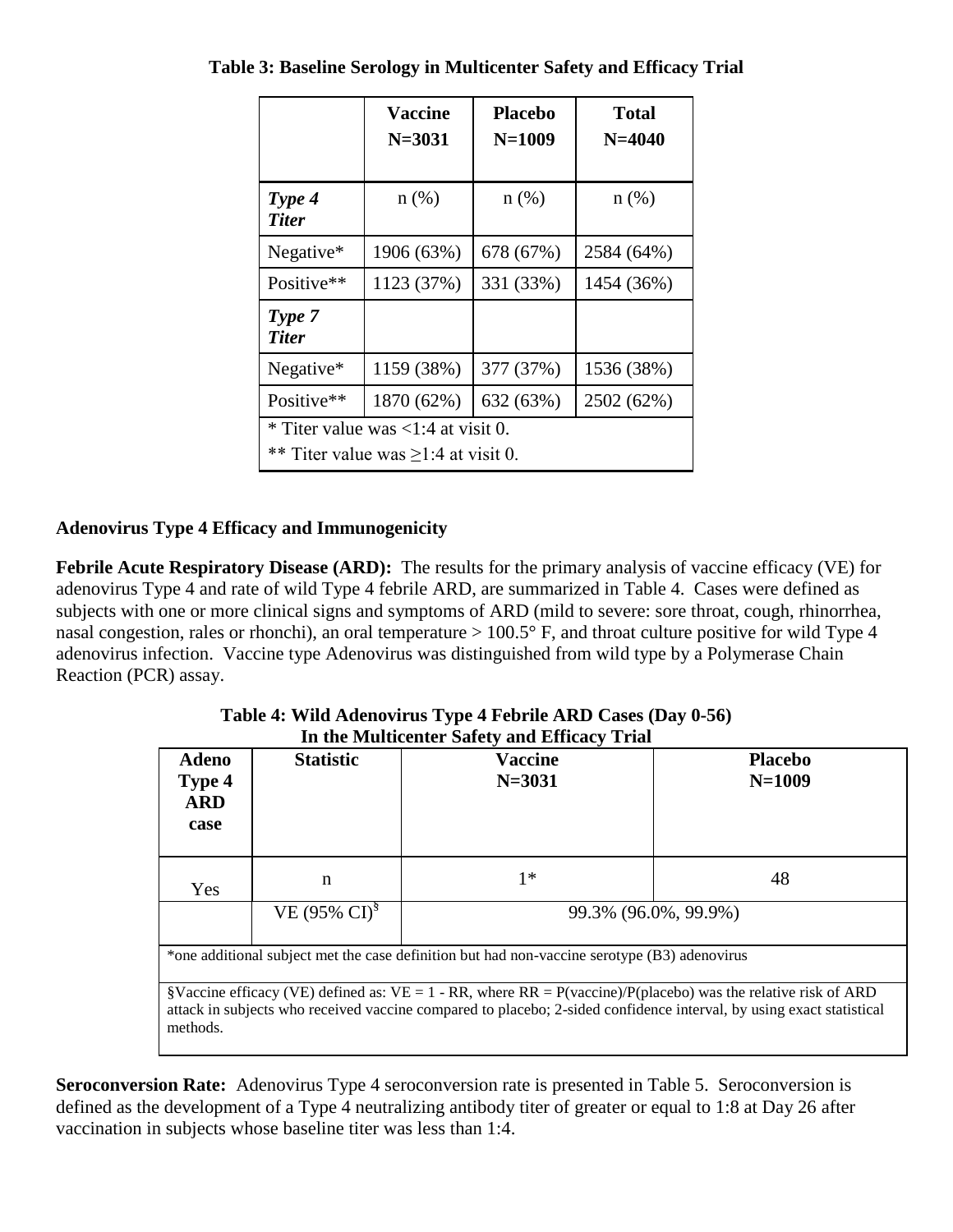#### **Table 5: Adenovirus Type 4 Seroconversion Rate (Day 26) in the Multicenter Safety and Efficacy Study**

| <b>Adenovirus Type 4 and Type 7 Vaccine,</b><br><b>Live Oral</b> |                       |                             |     | <b>Placebo</b>        |                                      |  |  |
|------------------------------------------------------------------|-----------------------|-----------------------------|-----|-----------------------|--------------------------------------|--|--|
| N                                                                | <b>Seroconversion</b> |                             | N   | <b>Seroconversion</b> |                                      |  |  |
|                                                                  | n                     | $\%$<br>(95% CI)            |     | n                     | $\frac{6}{9}$<br>$(95\% \text{ CI})$ |  |  |
| 1841                                                             | 1739                  | 94.5%<br>$(93.4\%, 95.5\%)$ | 653 | 69                    | 10.6 %<br>$(8.2\%, 12.9\%)$          |  |  |

## **Adenovirus Type 7 Immunogenicity**

**Febrile Acute Respiratory Disease:** No Type 7 adenovirus-associated febrile or afebrile ARD cases were reported for either placebo or vaccine groups. This was expected given the estimated attack rate of adenovirus Type 7 in the military base training setting at the time of the study. Seroconversion was the primary evaluation of Type 7 effectiveness.

**Seroconversion Rate:** Results for the primary analysis of adenovirus Type 7 efficacy, seroconversion rate at Day 26, are summarized in Table 6. Seroconversion is defined as the development of a Type 7 neutralizing antibody titer of greater or equal to 1:8 at Day 26 after vaccination in subjects whose baseline titer was less than 1:4.

|      | <b>Live Oral</b>      | <b>Adenovirus Type 4 and Type 7 Vaccine,</b> | <b>Placebo</b> |                       |                                      |  |
|------|-----------------------|----------------------------------------------|----------------|-----------------------|--------------------------------------|--|
| N    | <b>Seroconversion</b> |                                              | N              | <b>Seroconversion</b> |                                      |  |
|      | n                     | $\frac{0}{0}$<br>$(95\% \text{ CI})$         |                | n                     | $\frac{6}{6}$<br>$(95\% \text{ CI})$ |  |
| 1120 | 1051                  | 93.8%<br>$(92.4\%, 95.2\%)$                  | 359            | 19                    | 5.3%<br>$(3.0\%, 7.6\%)$             |  |

**Table 6: Adenovirus Type 7 Seroconversion Rate (Day 26)**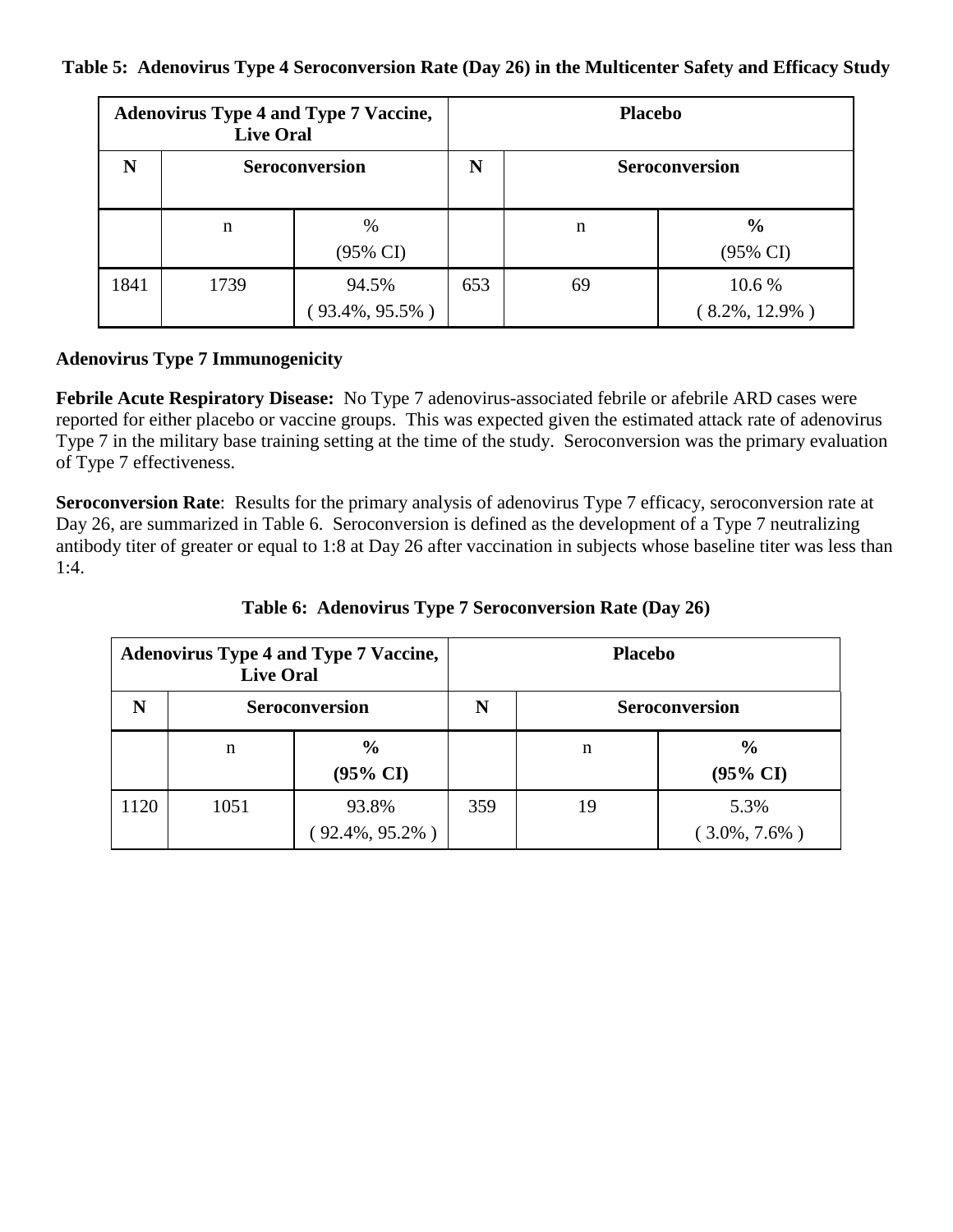## **15 REFERENCES**

- 1. Van den Veyver et al. 1998. Detection of intrauterine viral infection using the polymerase chain reaction. Mol Genet Metab, 63: 85-95
- 2. Calvin et al. 2000. Fatal intrauterine adenoviral endomyocarditis with aortic and pulmonary valve stenosis: diagnosis by polymerase chain reaction. Hum Pathol. 31(11):1433-5
- 3. Ranucci-Weiss et al. 1998. Intrauterine adenoviral infection associated with fetal non-immune hydrops. Prenat. Diagn. 18(2):182-5
- 4. Baschat et al., 2003. Is adenovirus a fetal pathogen? Am J Obstet Gynecol. 189(3):758-63.
- 5. Fields Virology, Fifth Edition, 2007, p2409

# **16 HOW SUPPLIED/STORAGE AND HANDLING**

Adenovirus Type 4 and Type 7 Vaccine, Live, Oral Enteric Coated Tablets is packaged in a carton of two bottles of 100 tablets of each component of the vaccine:

- Adenovirus Type 4 Component of Adenovirus Type 4 and Type 7 Vaccine, Live, Oral enteric coated tablet, a white to off-white, round, coated tablet with stylized b and a 4 imprinted on one side, for oral administration NDC 51285-174-02
- Adenovirus Type 7 Component of Adenovirus Type 4 and Type 7 Vaccine, Live, Oral enteric coated tablet, a light peach, round, coated tablet with stylized b and a 7 imprinted on one side, for oral administration NDC 51285-175-02
- Available as a single carton containing 1 x 100 tablets Adenovirus Type 4 Component and 1 x 100 tablets Adenovirus Type 7 Component NDC 51285-138-50

Store refrigerated between 2° and 8° C (35° and 46° F). Do not freeze. Keep bottle tightly closed and protect from moisture. Do not remove desiccant canister from bottle.

# **17 PATIENT COUNSELING INFORMATION**

Swallow each tablet whole without chewing.

Adenovirus Type 4 and Type 7 Vaccine, Live, Oral contains live virus that is shed in the stool for up to 28 days following vaccination and can cause disease if transmitted. It is given to individuals, undergoing intensive military training, who have limited contact with pregnant women, children under age seven and persons with compromised immune systems. To minimize the risk for transmitting and infecting others with the virus, take the following precautions during the 28 day period following vaccination:

- Observe proper personal hygiene, such as, frequent hand washing, especially following bowel movements.
- Caution is advised when in close contact with children less than 7 years of age, immunocompromised individuals (e.g., HIV infected, has cancer, or is receiving cancer treatments) and pregnant women because they may be more vulnerable to infection if exposed to the virus.

Inform women to contact their healthcare provider before receiving this vaccine if they are, or suspect they are, pregnant.